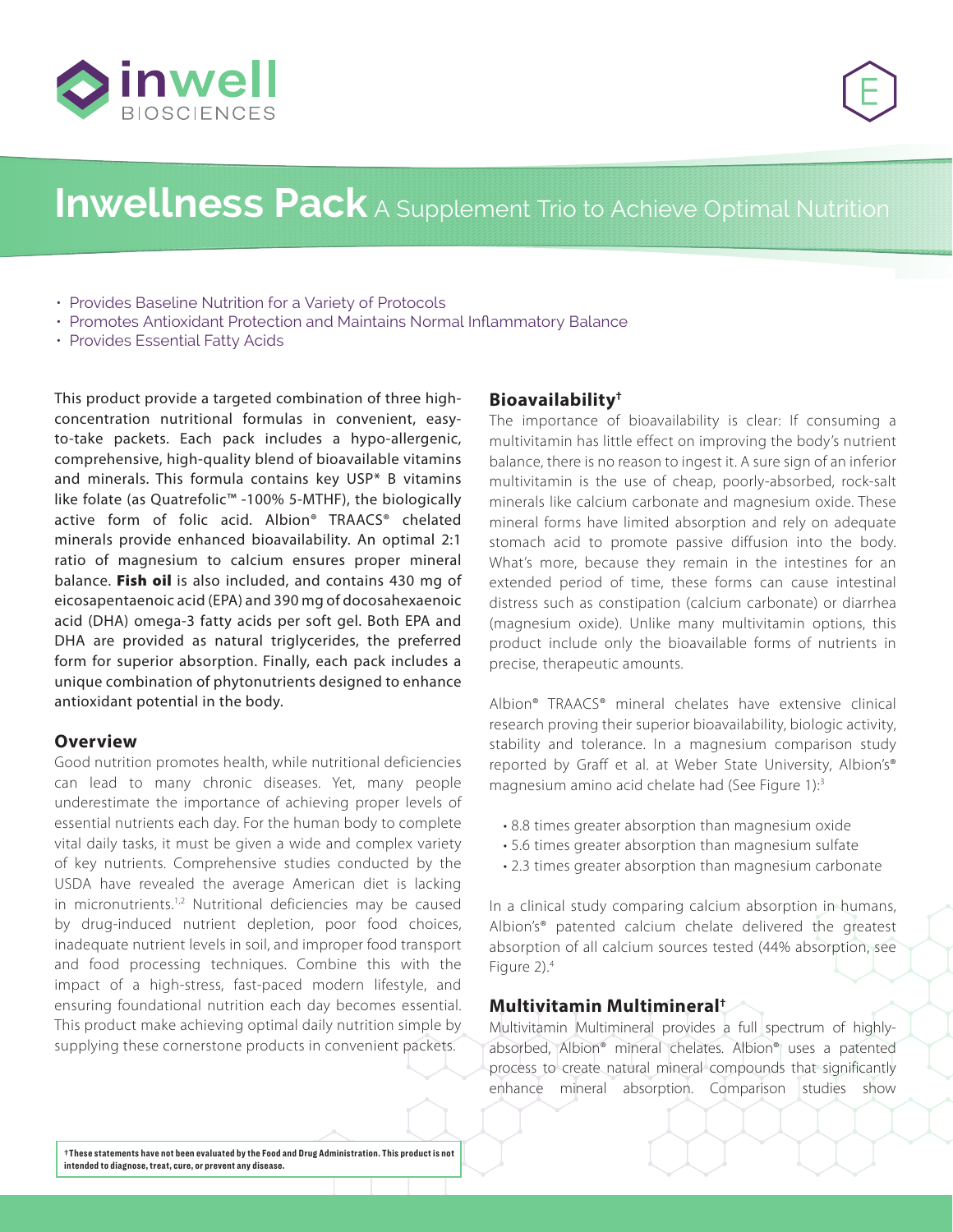



significantly superior absorption of mineral chelates over other forms of minerals.

### **Metabolism and Energy Production†**

Converting food into cellular energy is a nutrient-intensive process. Multivitamin Multimineral provides substantial levels of B vitamins, which are prime coenzymes for the Kreb's cycle, or the biochemical pathway responsible for maintaining energy production in the form of ATP (adenosine triphosphate). Multivitamin Multimineral exclusively uses high-quality, USP\* grade B vitamins ideal for those looking to boost energy levels and support stressful lifestyles. This includes the bioavailable form of folate (Quatrefolic™ - 100% 5-MTHF). 5-MTHF helps promote DNA repair, homocysteine balance, neurotransmitter production, hormone balance and healthy detoxification.

## **Broad-Spectrum Antioxidant Support†**

The body is constantly exposed to free radicals and relies heavily on its antioxidant reserve for protection. Free radicals are generated by metabolic by-products and environmental exposure such as UV rays from the sun, air pollution and radiation. Multivitamin Multimineral contains a balanced spectrum of antioxidant vitamins, such as vitamin C, mixed carotenoids, trace elements and nutrients, that up-regulate antioxidant supporting pathways in the body. They work synergistically to regenerate each other and maintain adequate levels of protective antioxidants throughout the body.

**†These statements have not been evaluated by the Food and Drug Administration. This product is not intended to diagnose, treat, cure, or prevent any disease.**

### **Fish oil†**

Omega-3 fatty acids are deemed "essential" because the body needs them for proper health, but cannot produce them. Therefore, consumption of these healthy fats through diet and supplementation is extremely important. Omega-3 fatty acids are required for supporting proper blood flow, maintaining normal inflammatory balance and supporting mood, memory and focus. Fish oil is a high-concentration fish oil sourced from waters off the Chilean coast. As the world's least-industrialized coastline, these cold, fresh waters provide the cleanest, most sustainable source of fish in the world. Fish oil provides 820 mg of EPA and DHA per soft gel as concentrated triglycerides, the bio-identical form best absorbed in the body. Vitamin E (as mixed tocopherols) is added to stabilize the oil and ensure maximum purity and freshness. This exceptional fish oil is purified, vacuum distilled and independently tested to ensure heavy metals, pesticides and polychlorinated biphenyls (PCBs) are reduced to undetectable levels.

## **Phytonutrient Blend†**

Phytonutrient Blend is a unique combination of phytonutrients designed to enhance antioxidant potential by stimulating the nuclear factor-erythyroid-2-related factor (Nrf2), the binding protein responsible for the antioxidant response in the body. This exclusive blend of turmeric, andrographis, resveratrol, and broccoli seed extract has a wide array of biological activity including direct free radical scavenging potential as well as inducing intracellular antioxidant production. These potent phytochemicals are the basis of many "superfoods" and have extensive, peer-reviewed research supporting their dramatic effect on cell health and longevity.

\*The USP is a scientific organization that sets standards for the identity, strength, quality and purity of medicines, food ingredients and dietary supplements, manufactured, distributed and consumed worldwide.